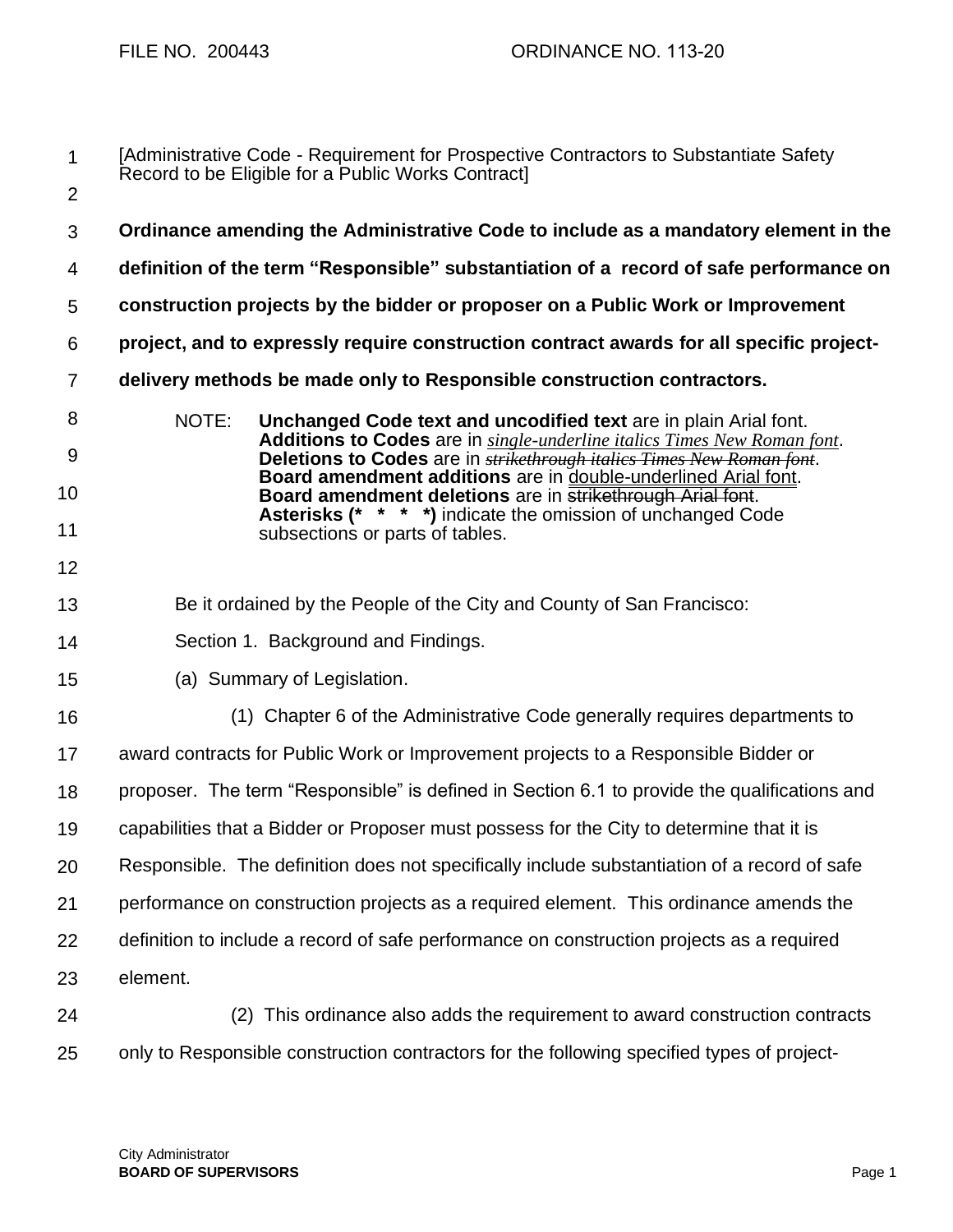1  $\mathcal{P}$ 3 4 5 delivery method procurements that currently do not explicitly require award to a Responsible construction contractor: Emergency Repairs, Work, and Contracts (Section 6.60); Design-Build (Section 6.61); Hazardous Materials Abatement Work (Section 6.63); and Contracting for Elevator, Escalator, Security, Fire Protection or Fire Alarm Systems, Inspection, Maintenance, and Repair Work (Section 6.65).

6

(b) Controller's Audit Recommendations.

7 8 9 10 11 12 13 14 15 16 17 18 19 20 The Office of the Controller, City Services Auditor, issued a report dated April 11, 2017, recommending that the City adopt and institute a proactive approach to construction safety management and oversight on public works projects to reduce hazardous conditions and workplace injuries in order to meet the City's commitment to the safety and well-being of its residents, visitors, and the City's and its construction contractors' employees. In particular, at Chapter 2, the report recommended "inclus[ion] of safety components in the bidding and contracting process [as] part of a proactive approach to construction safety," further stating that "[t]he City should be proactive to better ensure construction safety by including it as a criterion for awarding contracts… The definition of *responsibility* could include qualitative factors such as safety records… Although the Administrative Code does not specify that departments must request safety records, doing so may help the City select contractors that abide by applicable OSHA statutes and regulations… By selecting the lowest bidder and ignoring safety records, the City is at risk of awarding contracts to contractors that have not invested in safety and have a history of safety violations."

21

22 (c) Government Audit and Oversight Committee Hearing Concerning a Workplace Fatality, and Recommendations.

23 24 25 On August 10, 2018, a contractor on a Municipal Transportation Agency ("SFMTA") Public Work or Improvement construction project experienced a workplace fatality of one of its construction workers, which resulted in an Occupational Safety and Health Administration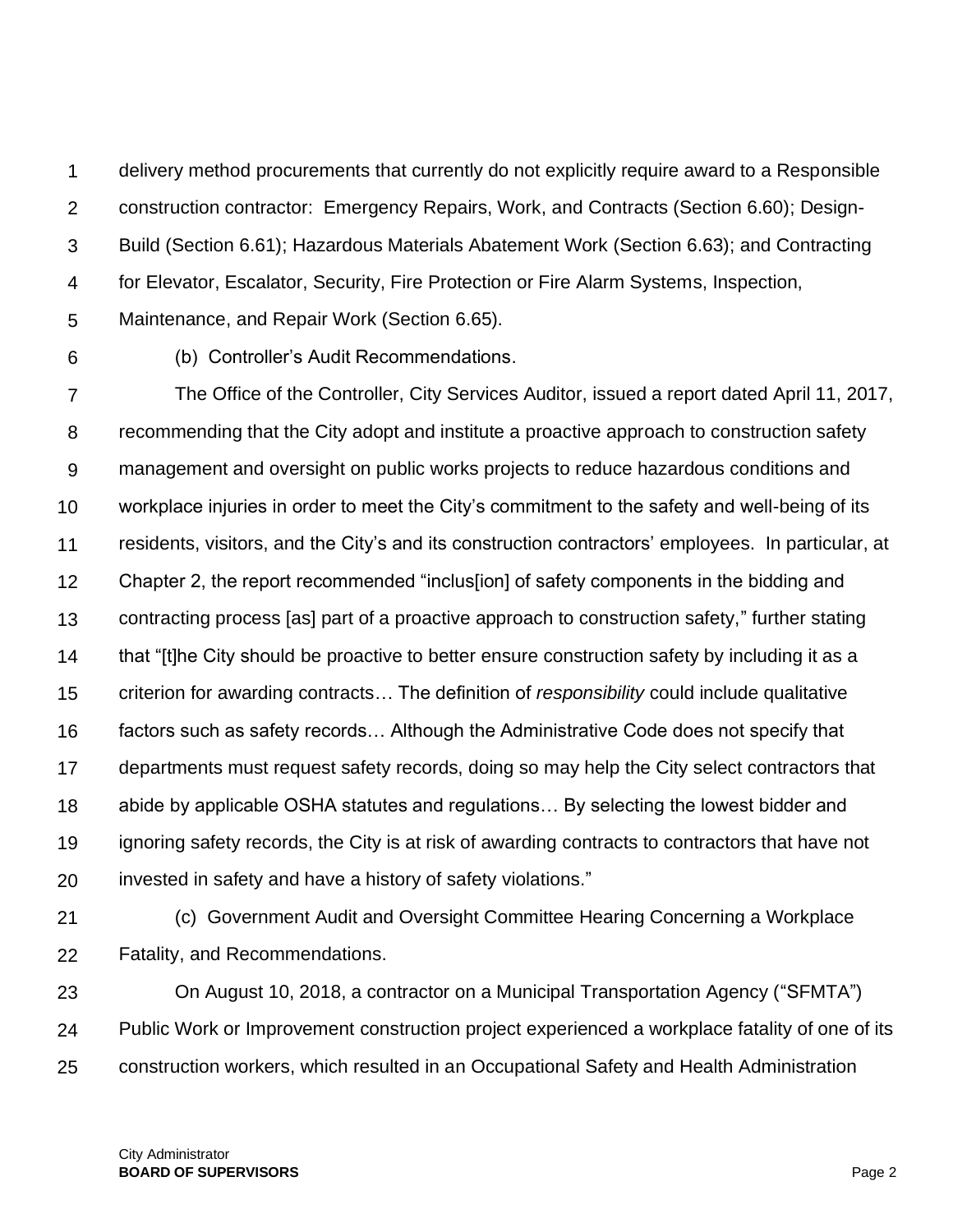1  $\mathcal{P}$ 3 4 5 6 7 8 9 10 11 12 13 14 15 16 17 18 19 20 21 22 23 24 25 ("OSHA") citation against the contractor. In the wake of this fatality, on October 17, 2018, the Board of Supervisors' Government Audit and Oversight Committee ("Committee") held a hearing regarding the City's vetting process of contractors' safety records on procurements of construction contractor services on Public Work or Improvement projects. Concurring with the Controller's Office's recommendations, the Committee charged the departments empowered by Chapter 6 of the Administrative Code to contract for Public Work or Improvement projects to develop a City-wide approach to construction safety. Committee members expressed concern that the contractor that had experienced the fatality had checked "no" on the SFMTA's bid form when asked "In the past ten years, has the potential bidder… been cited for any serious or willful violations by OSHA?" Supervisor Yee noted that in 2015 OSHA had upheld a serious and willful citation against the company. Supervisor Yee stated that the hearing was not to focus on a particular company, but rather to inquire as to how City departments asked potential Bidders about their safety records and the basis for potentially finding a contractor non-responsible (unqualified) based on its safety record. Supervisor Yee advocated for improving how the City vets construction contractors on their safety records to ensure the safety of construction workers, City employees, and members of the public at construction sites. Supervisors Yee and Peskin stated that the Chapter 6 departments should have a more robust procedure for vetting the safety records of potential contractors in the procurement process. Supervisor Peskin opined that it is problematic that it can take OSHA years to resolve an appealed citation, and recommended asking about all contractor OSHA citations including those still under investigation or on appeal. Committee members further indicated that all Chapter 6 departments should work together to develop a uniform procedure for vetting contractor safety records. A representative of the SFMTA advised the Supervisors that the Chapter 6 departments were seeking to develop a better way to evaluate open OSHA cases in vetting potential bidders for construction projects. The Supervisors asked the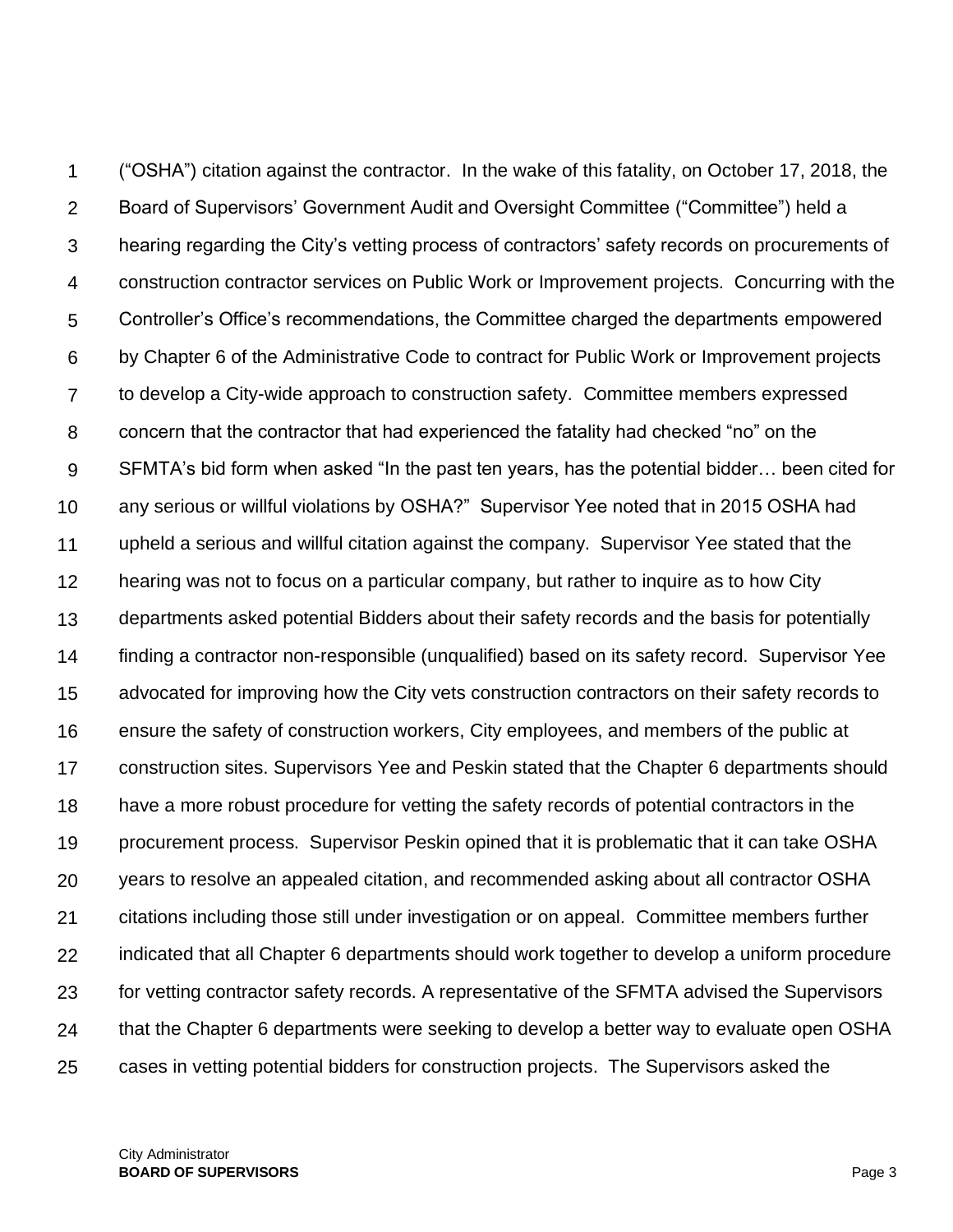1  $\mathcal{P}$ departments to report back on progress in developing a more robust process for vetting the safety records of bidders for the City's construction contracts.

3

(d) Robust Safety Prequalification Procedures Adopted by the SFPUC.

4 5 6 7 8 9 10 11 12 13 14 15 San Francisco Public Utilities Commission ("SFPUC") staff, in collaboration with representatives of other Chapter 6 departments, the Office of Risk Management, industry experts, and associations representing construction companies, developed a more robust safety prequalification procedure consistent with goals expressed by the Controller's Office and the members of the Committee. The procedure requires each construction contract bidder or proposer to submit copies of its reported OSHA injury and illness rate, lost work rate, and its OSHA violations, including those still being investigated and those that are on appeal. OSHA requires licensed construction contractors to report that information annually on OSHA form 300A; the SFPUC procedure requires bidders and proposers to submit copies of the entity's form 300A as part of the prequalification process. The SFPUC Commission approved use of the new safety prequalification procedure by Resolution No. 19-0214, adopted on November 12, 2019.

16 17 18 19 20 21 22 23 24 25 Since the SFPUC implemented the new safety prequalification procedure, most bidders and proposers have qualified by answering questions that objectively measure worksite safety by the results reported to OSHA on its form 300A concerning injury and illness rates, lost work rates, and the rate of OSHA violations compared to industry standards for the type of work and scaled by the size of company. The procedure directs contractors that did not prequalify solely on answers to questions about injury and illness rates and lost work rates, an acceptable rate of OSHA violations, and any workplace fatalities with the opportunity to provide their corporate safety documents and procedures and explanations about their OSHA violations for review by an independent safety expert retained by the Office of Risk Management. The expert evaluates and scores the applicants' safety documents and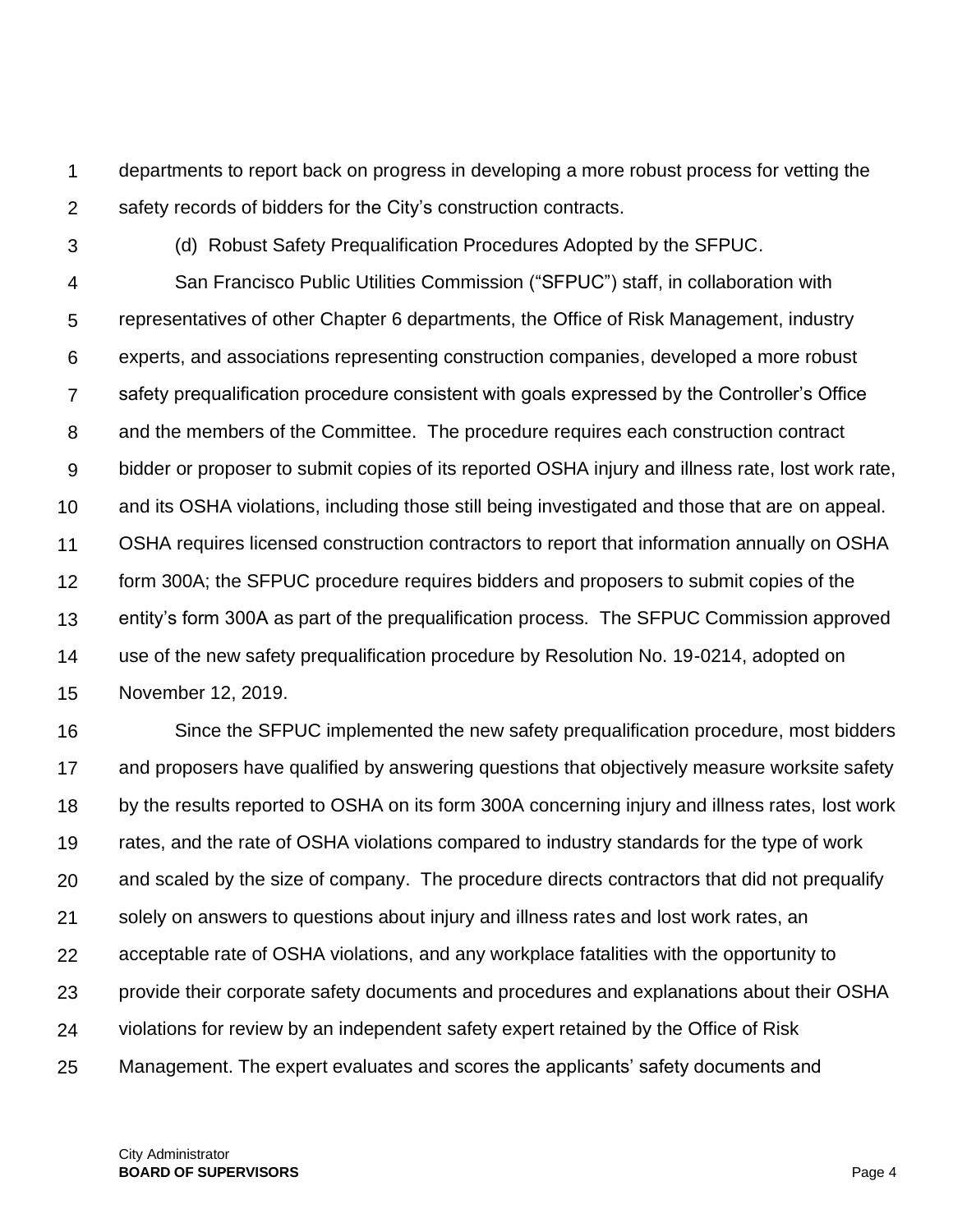1  $\mathcal{P}$ 3 4 5 6 explanations about OSHA citations and provides the SFPUC General Manager with scores, recommendations, and rationale. The General Manager is responsible for making a final determination on the bidder's safety record as part of the agency's responsibility determination. The SFPUC's safety prequalification procedures provide any contractor that fails to achieve prequalified to bid status the opportunity to appeal the determination in a hearing before a neutral hearing officer.

7

(e) Departments' Support for Construction Contractor Safety Requirements.

8 9 10 11 12 13 The City Administrator has convened meetings with Chapter 6 department heads and assistant department heads. All Chapter 6 departments support adoption of uniform safety prequalification procedures modeled after those adopted by the SFPUC. With enactment of this ordinance, the City Administrator is prepared to issue regulations, modeled on the safety prequalification procedure adopted by the SFPUC, to establish a City-wide approach to construction safety on the City's Public Work or Improvement projects.

14

15 16 Section 2. Chapter 6 of the Administrative Code is amended by revising Sections 6.1, 6.60, 6.61, 6.63, and 6.65, to read as follows:

- 17
- 18 **SEC. 6.1. DEFINITIONS.**

\* \* \* \*

- 19
- 20

21 22 **Responsible** *or Responsibility***.** A Bidder, *General Contractor,* or *Prime* Contractor *for a Public Work or Improvement that who:*

23 24 25 (*1a*) meets the qualifying criteria required for a particular project, including without limitation the expertise, experience, record of prior timely performance, license, resources, *and* bonding and insurance capability necessary to perform the work under the Contract*;* and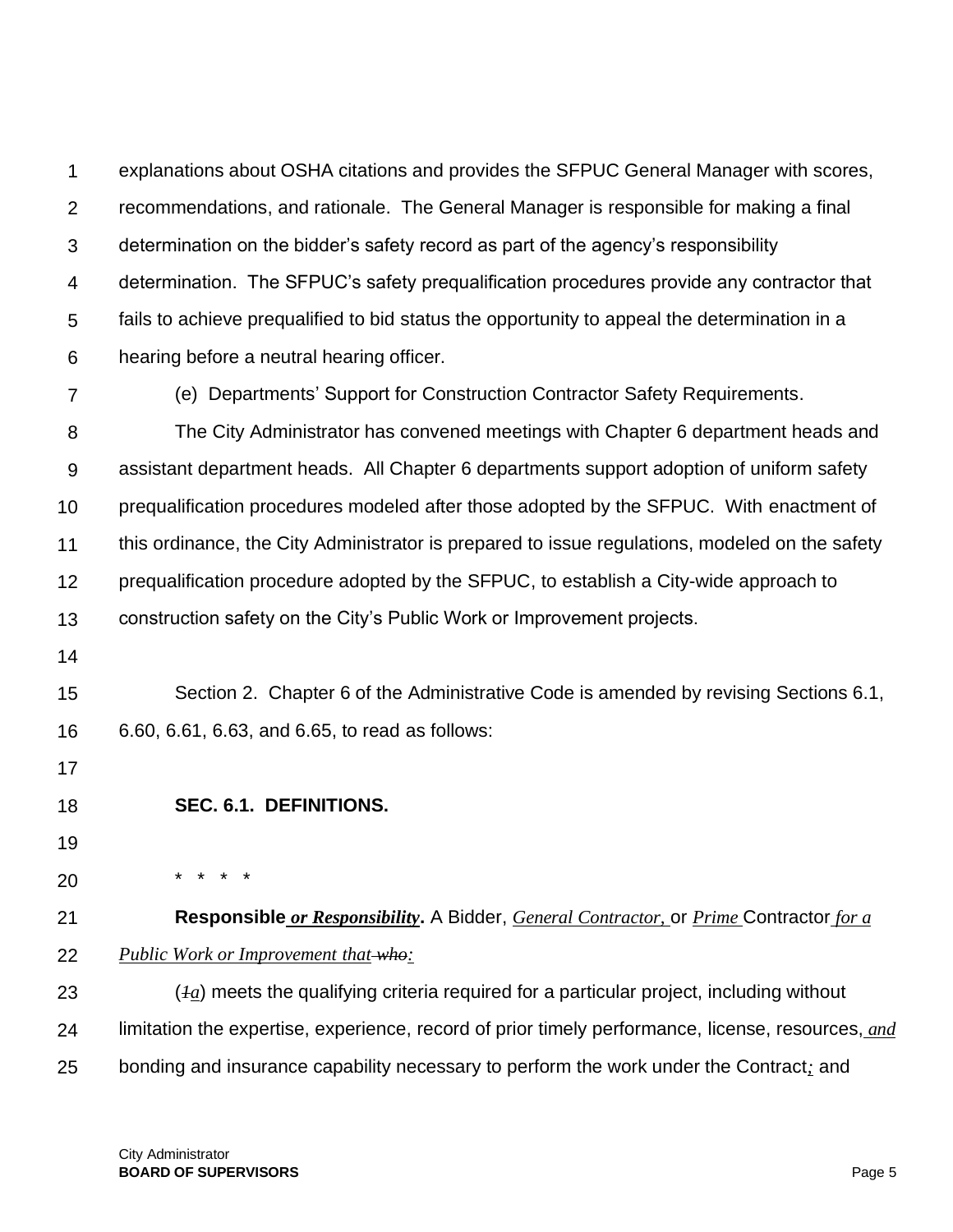| 1              | $(2b)$ at all times deals in good faith with the City and submits bids, estimates, invoices,         |
|----------------|------------------------------------------------------------------------------------------------------|
| $\overline{2}$ | claims, requests for equitable adjustments, requests for change orders, requests for Contract        |
| 3              | modifications, or requests of any kind seeking compensation on a City Contract only upon a           |
| 4              | good faith honest evaluation of the underlying circumstances and a good faith, honest                |
| 5              | calculation of the amount sought-; and                                                               |
| 6              | (c) substantiates its record of safe performance on construction projects, including but not         |
| $\overline{7}$ | limited to consideration of federal or state Occupational Safety and Health Administration ("OSHA")  |
| 8              | violations and work place fatalities, including OSHA citations under appeal, in accordance with      |
| 9              | regulations issued by the City Administrator.                                                        |
| 10             |                                                                                                      |
| 11             |                                                                                                      |
| 12             | SEC. 6.60. EMERGENCY REPAIRS, WORK, AND CONTRACTS.                                                   |
| 13             | *                                                                                                    |
| 14             | <b>Exemptions.</b> Contracts awarded in accordance with this Section 6.60 under<br>(e)               |
| 15             | emergency circumstances as described and defined above are exempt from the requirements              |
| 16             | of this Chapter 6 and Chapters 12A, 12B, 12C, and Chapter 14B of the Administrative Code. It         |
| 17             | is, however, the policy of the Board of Supervisors for contracting departments to make every        |
| 18             | effort to comply with the provisions of Administrative Code Chapters 12A, 12B, 12C, and 14B.         |
| 19             | In order to effectuate this policy, the Department Heads and their staff members shall               |
| 20             | collaborate with CMD periodically to create a list of Responsible Contractors qualified to           |
| 21             | perform various types of emergency work, making every effort to include qualified,                   |
| 22             | $R$ esponsible, and certified LBE contractors on that list. CMD shall be responsible for             |
| 23             | outreach efforts to make sure that certified LBE Contractors are aware of the opportunity to be      |
| 24             | considered for the list. For all emergency construction contracts, The the Contract Awarding         |
| 25             | departments or commissions shall be R <sub>L</sub> esponsible for evaluating and determining whether |
|                |                                                                                                      |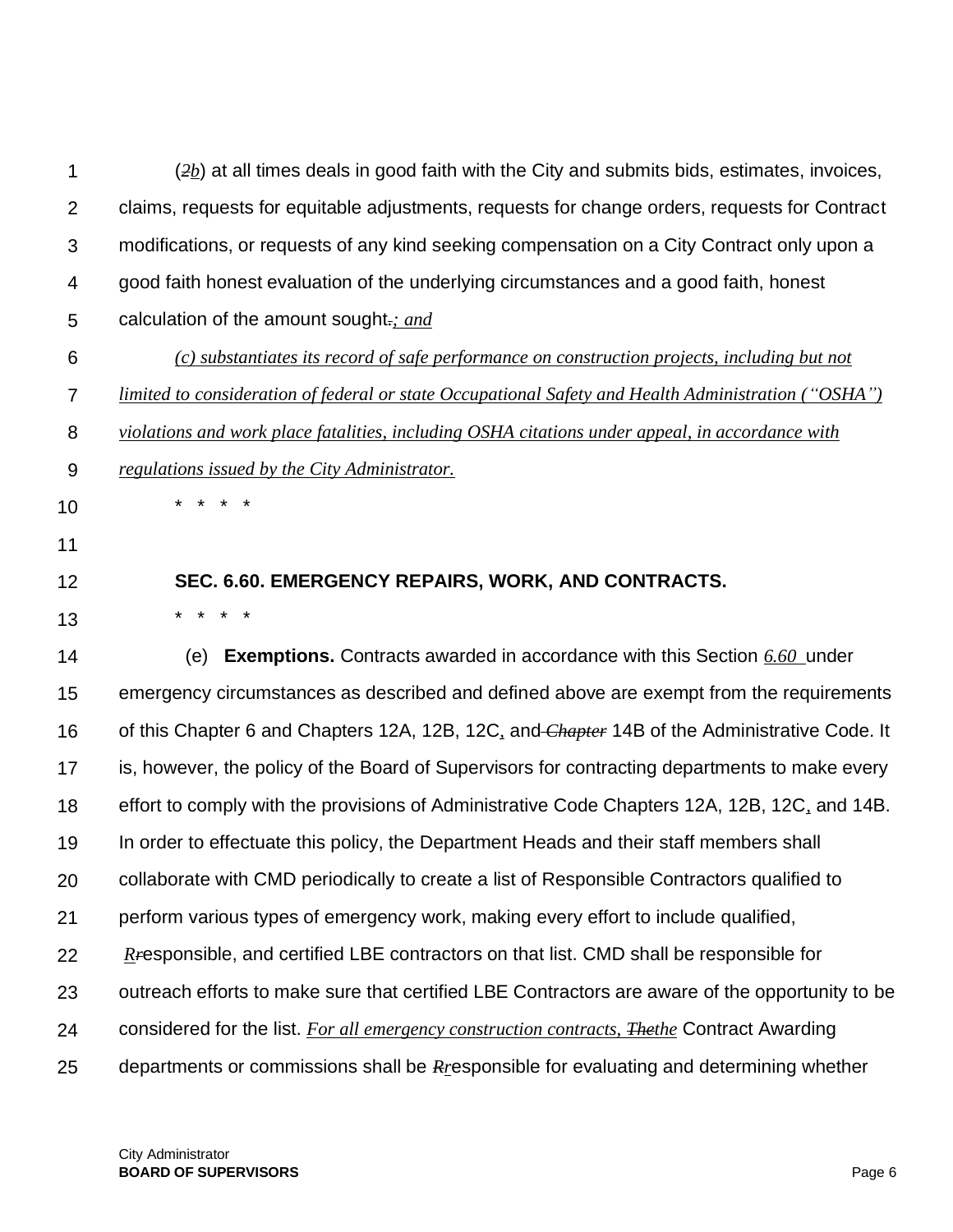| 1              | Contractors are $r$ Responsible and qualified to perform the various scopes of work. The              |
|----------------|-------------------------------------------------------------------------------------------------------|
| $\overline{2}$ | Department Heads shall report quarterly to the Board of Supervisors regarding LBE inclusion           |
| 3              | on the list of Responsible and qualified Contractors for emergency Contracts, a description of        |
| 4              | each emergency Contract awarded, the reason why the work was performed under these                    |
| 5              | emergency procedures, and whether the emergency Contract was awarded to an LBE                        |
| 6              | Contractor. Such reports shall be referred to a Board committee for public hearing.                   |
| $\overline{7}$ |                                                                                                       |
| 8              |                                                                                                       |
| 9              | SEC. 6.61. DESIGN-BUILD.                                                                              |
| 10             |                                                                                                       |
| 11             | <b>Competitive Bid or Fixed Budget Limit Procurement.</b><br>(b)                                      |
| 12             | (1) Pre-Qualification. When selecting a Design-Builder based on competitive                           |
| 13             | bid or proposals for a fixed budget limit project, the Department Head shall pre-qualify Design-      |
| 14             | Builders, or a combination of the Design-Builders and one or more of their subcontractors             |
| 15             | prior to issuing an invitation to submit bids or proposal. The procedure for pre-qualification is     |
| 16             | as follows:                                                                                           |
| 17             | The Department Head shall issue a request for qualifications inviting<br>(A)                          |
| 18             | interested parties to submit their qualifications to perform the project. The request for             |
| 19             | qualifications shall include criteria by which the prospective Design-Builders will be evaluated      |
| 20             | during the qualification process. The evaluation criteria shall be based on qualifications and        |
| 21             | experience relevant to the services needed for the project. The list of criteria may include, but     |
| 22             | is not limited to the following: (i) qualifications to design-build the proposed project; (ii)        |
| 23             | evidence of financial capacity; (iii) experience on similar projects; (iv) ability to collaboratively |
| 24             | and cooperatively deliver projects on time and on budget; (v) history of liquidated damages for       |
| 25             | delay and other damages paid on prior projects, and prior litigation; (vi) reputation with owners     |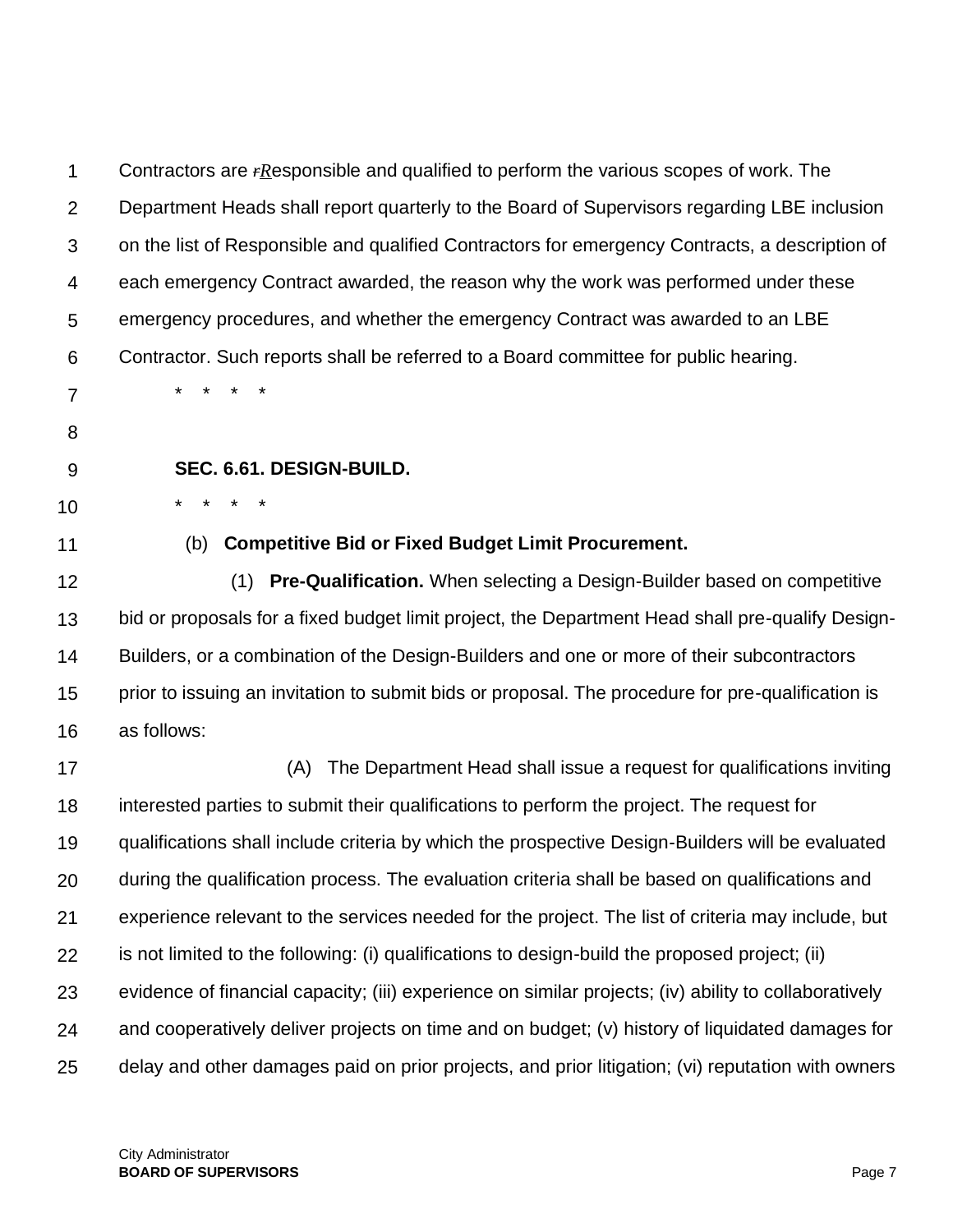1  $\mathcal{P}$ 3 4 5 of prior projects; (vii) claims history with insurance carriers and sureties; *and* (viii) *substantiated record of safe performance on construction projects in accordance with the definition of Responsible in Section 6.1; and (ix)* other criteria that the Department Head may deem appropriate. The Department Head shall set objective scoring criteria and incorporate the criteria into any scoring procedure.

6

\* \* \* \*

7 8 9 10 11 (4) **Procurement of Trade Subcontractors.** The Department *hH*ead may require that all subcontractors be listed at the time of bid or proposal or may identify specific trades for which the Design-Builder must list subcontractors. Following award of the Contract, the Design-Builder shall add or substitute trade subcontracts with a value exceeding 0.5% of the Contract amount applicable to the construction work as follows:

12 13 (A) Unless otherwise authorized by the Department Head, each trade subcontract opportunity shall be advertised as provided in subsection 6.21(a)(1);

14 15 (B) The Design-Builder shall establish reasonable qualification criteria and standards;

16 17 18 (C) The Design-Builder may then award the subcontract *to a Responsible subcontractor* either on a best value basis or to the *Responsible* Bidder with the lowest Responsive bid;

19 20 21 22 (D) All subcontractors, whether listed at the time of bid or proposal or added or substituted under this subsection 6.61(b)(4), shall be afforded all of the protections of the California Subletting and Subcontracting Fair Practices Act at California Public Contract Code Section*s* 4100 et seq.*,* as amended from time to time.

23 24 25 (c) **Best Value Procurement.** If the project seeks private financing proposals and/or the Department Head determines that it is in the public's best interest to consider qualifications and/or other subjective criteria (e.g., quality of design proposal) as part of the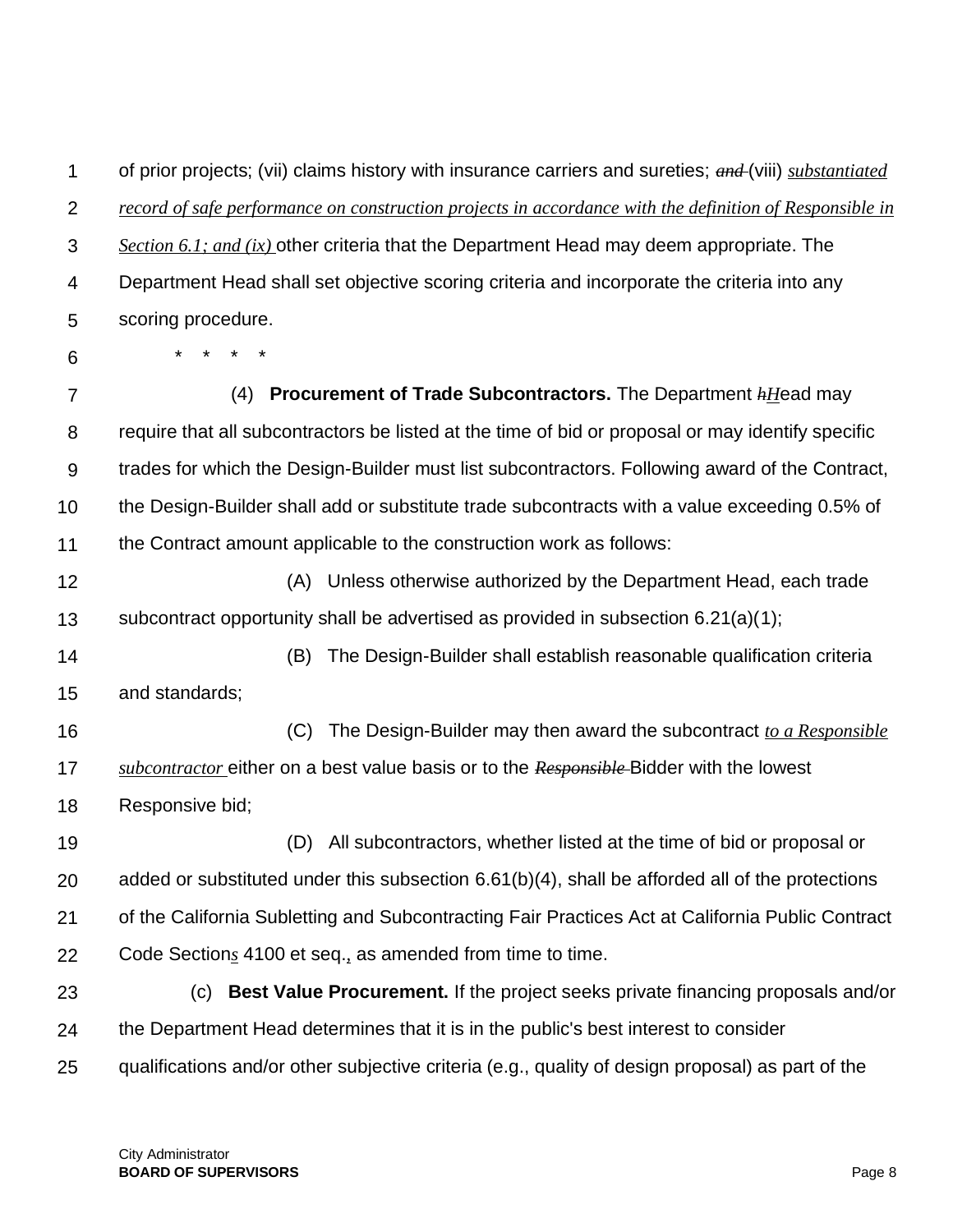1  $\mathcal{P}$ 3 4 5 6 7 8 9 10 final selection process, the Department Head shall require that prospective proposers be prequalified pursuant to the process in Section 6.61(a)(1) or shall issue a combined request for qualifications and proposals inviting Design-Builders, or a combination of Design-Builders and their Core Trade Subcontractors meeting specified minimum qualification criteria, to submit design-build proposals, which will be evaluated based upon *Responsibility and* qualifications, stated subjective criteria, and project and/or financing costs. The license and business tax requirements of subsections 6.21(a)(6) and (8) shall apply to requests for proposals under this subsection 6.61(c). \* \* \* \* (5) **Procurment of Trade Subcontractors.** With the approval of the

11 12 Department Head, the selected Design-Builder may procure trade work in conformance with the following procedures:

13 \* \* \* \*

14 15 16 17 18 19 20 21 22 23 24 (B) **Core Trade Subcontractors.** Upon approval of the Department Head, the Design-Builder may procure design, preconstruction, or design-assist services from *Responsible* Core Trade Subcontractors based on qualifications only. As soon as practical, or as otherwise approved by the department, each Core Trade Subcontractor shall provide a written cost proposal for construction of the related trade package. Before authorizing the Design-Builder to subcontract with a Core Trade Subcontractor for the trade package, the department must validate the cost proposal by an independent cost estimate. The Department Head, in *his or her the Department Head's* sole discretion, may require the Design-Builder to competitively procure the trade package by competitive bid in conformance with subsection  $6.61(b)(5)(A)$ . \* \* \* \*

25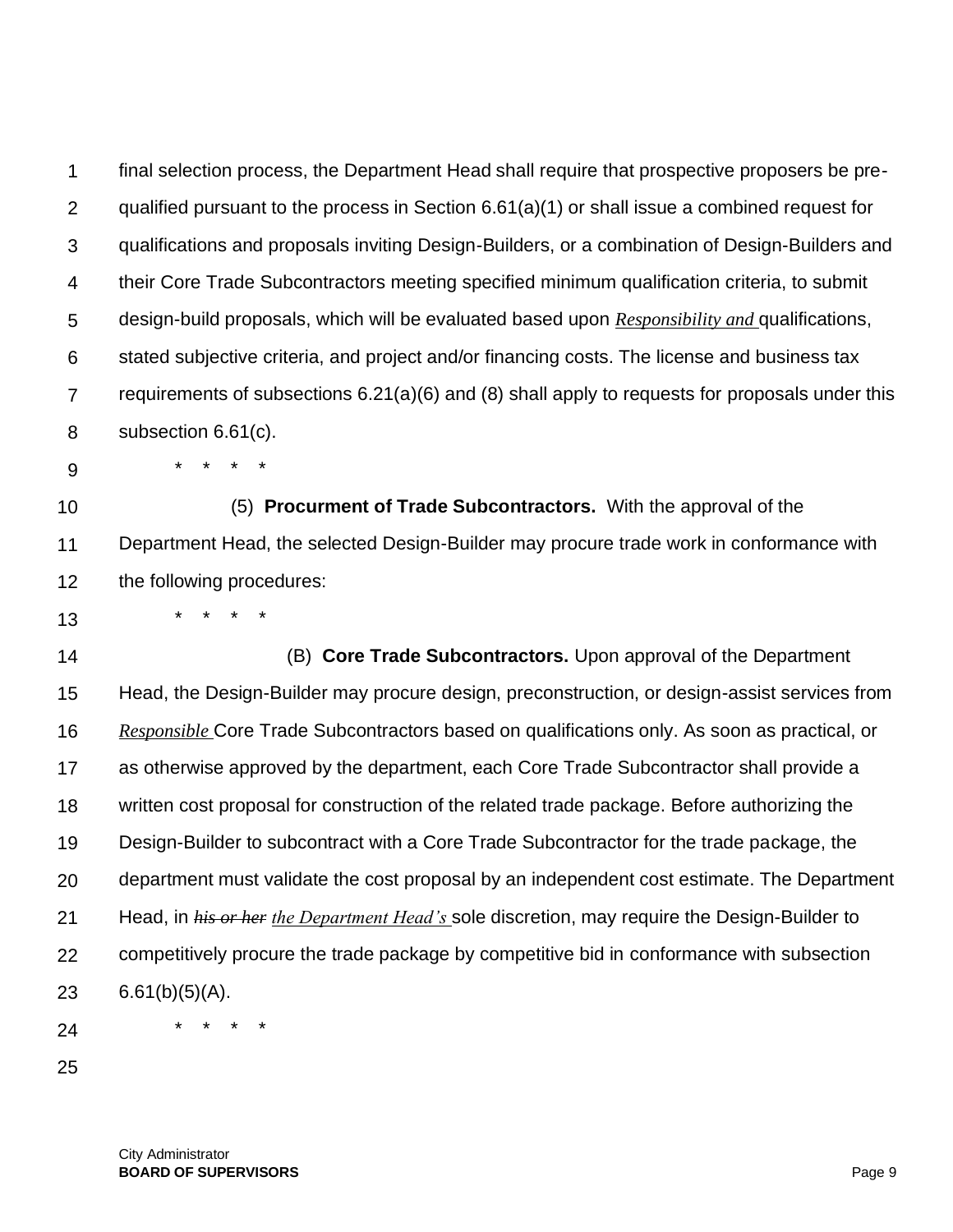1  $\mathfrak{p}$ 3 4 5 6 7 8 9 10 11 12 13 14 15 16 17 18 19 20 21 22 23 24 25 **SEC. 6.63. HAZARDOUS MATERIALS ABATEMENT WORK.** Department Heads are authorized to execute Contracts for hazardous materials abatement work ("Abatement Work") in accordance with the following procedures: (a) The department shall advertise for and receive proposals from hazardous materials abatement Contractors, which proposals shall address the qualifications of the Contractors to perform the *testing, design, and advice portions of* Abatement Work *and Responsibility to perform construction-related Abatement Work*. The proposals shall be evaluated according to the requirements of this Chapter 6 and Chapters 12B, 12C*,* and 14B of the Administrative Code, relevant to professional services *and Public Work or Improvement* Contracts. \* \* \* \* **SEC. 6.65. CONTRACTING FOR ELEVATOR, ESCALATOR, SECURITY, FIRE PROTECTION OR FIRE ALARM SYSTEMS, INSPECTION, MAINTENANCE***,* **AND REPAIR WORK.** \* \* \* \* (a) The department *shallmay* award master agreement Contracts, on an "if-and-asneeded" basis to *Responsible* special service providers *who can establish experience, expertise, and quality of work*. A potential special service provider may apply for a master agreement under this Section 6.65 by providing the department with a statement of its experience and qualifications and other information as requested by the department. Within 60 days of receiving such information, the department shall advise the applicant of its eligibility for an award of a master agreement. Master agreements for special services under this Section 6.65 shall conform to the insurance, indemnification*,* and Prevailing Wage requirements of Section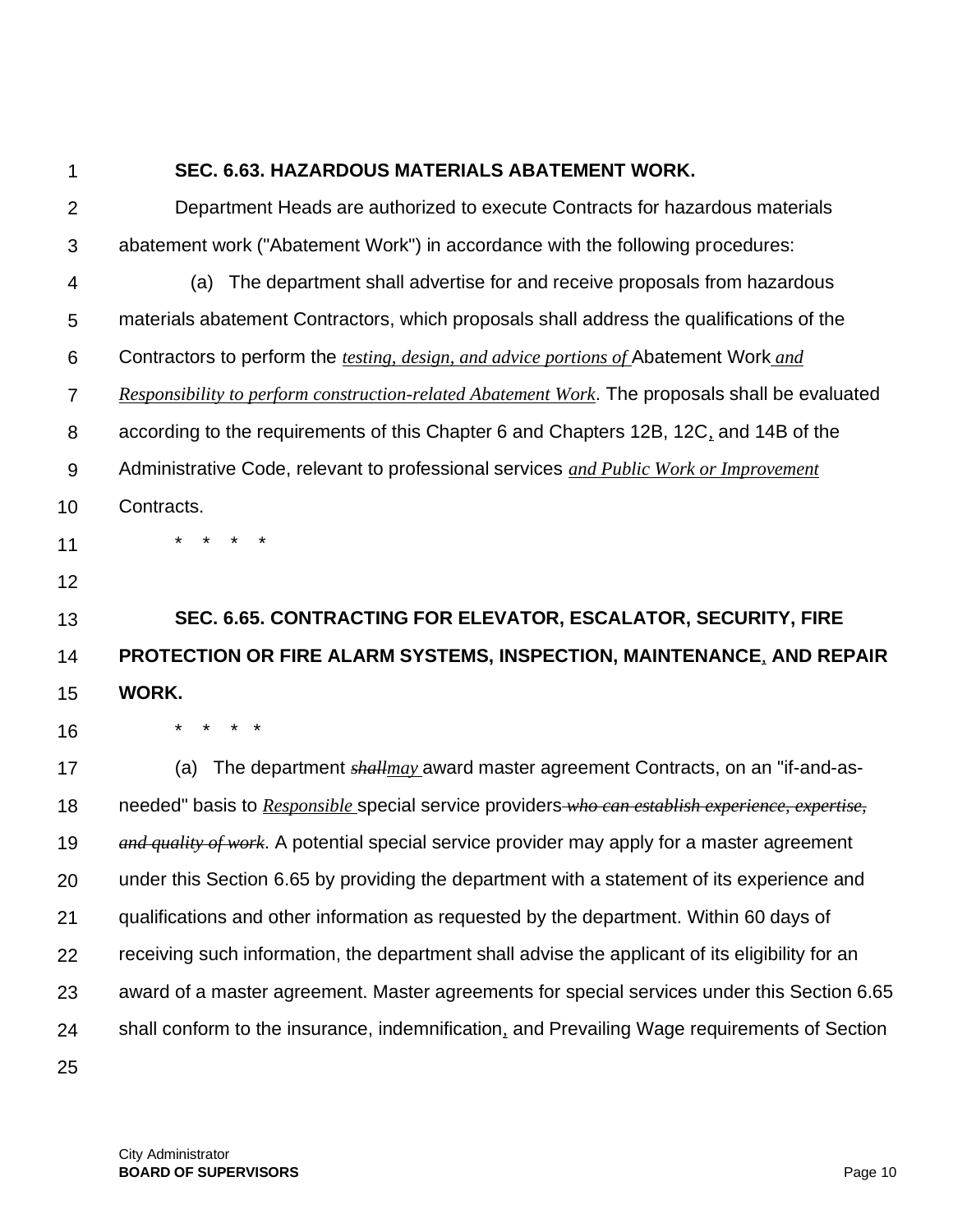1  $\mathcal{P}$ 6.22. Master agreements shall provide for an expiration term of not more than five years from the date the Contract is certified by the Controller, including all modifications.

3

\* \* \* \*

4

5 6 7 8 9 Section 3. Undertaking for the General Welfare. In enacting and implementing this ordinance, the City is assuming an undertaking only to promote the general welfare. It is not assuming, nor is it imposing on its officers and employees, an obligation for breach of which it is liable in money damages to any person who claims that such breach proximately caused injury.

10

11 12 13 14 15 16 17 Section 4. Scope of Ordinance. In enacting this ordinance, the Board of Supervisors intends to amend only those words, phrases, paragraphs, subsections, sections, articles, numbers, punctuation marks, charts, diagrams, or any other constituent parts of the Municipal Code that are explicitly shown in this ordinance as additions, deletions, Board amendment additions, and Board amendment deletions in accordance with the "Note" that appears under the official title of the ordinance. Section 5. Effective Date. This ordinance shall become effective 30 days after

18 19 20 enactment. Enactment occurs when the Mayor signs the ordinance, the Mayor returns the ordinance unsigned or does not sign the ordinance within ten days of receiving it, or the Board of Supervisors overrides the Mayor's veto of the ordinance.

21 APPROVED AS TO FORM: DENNIS J. HERRERA, City Attorney

22

23 24  $By:$ RANDY PARENT Deputy City Attorney n:\legana\as2020\2000345\01445670.docx

25